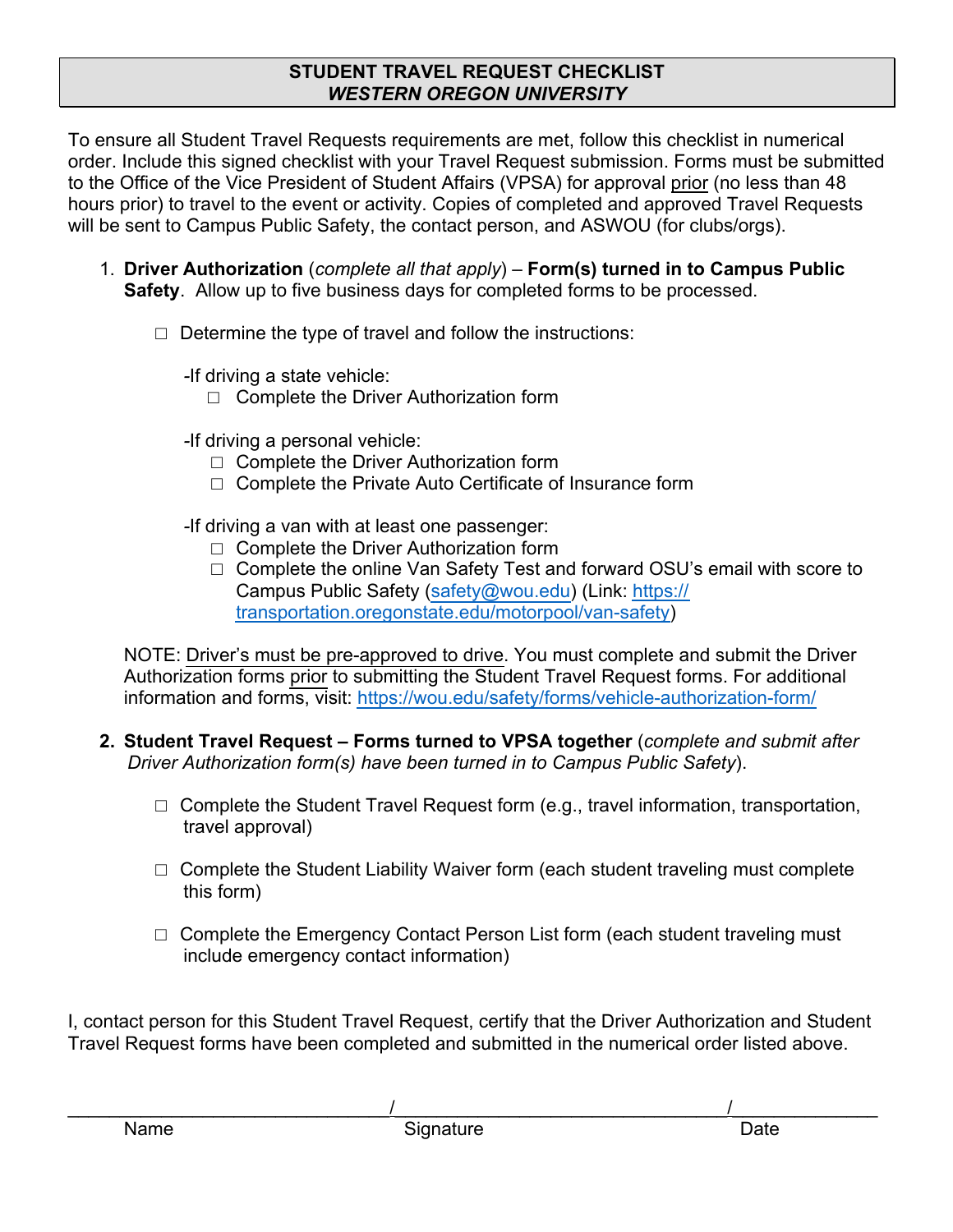### **STUDENT TRAVEL REQUEST**  *WESTERN OREGON UNIVERSITY*

#### **INSTRUCTIONS:**

- $\Rightarrow$  This form is to be completed by the faculty/staff advisor or the group's contact person.
- $\Rightarrow$  Student travel for  $\underline{any}$  WOU purpose must receive approval.
- $\Rightarrow$  Requests must be submitted to the Vice President for Student Affairs, Werner University Center, Rm. 203, for **approval at least two business days prior** to travel to the event or activity.

| <b>Travel Information</b>                                                                                                                                                                                                                                                                 |  |  |  |  |  |
|-------------------------------------------------------------------------------------------------------------------------------------------------------------------------------------------------------------------------------------------------------------------------------------------|--|--|--|--|--|
| Organization Name: (Student organization or academic department)                                                                                                                                                                                                                          |  |  |  |  |  |
|                                                                                                                                                                                                                                                                                           |  |  |  |  |  |
| Departure Time: ________ a.m./p.m. Return Time: _______ a.m./p.m.<br>Travel Route/s:                                                                                                                                                                                                      |  |  |  |  |  |
| (Example: north on 99W, east on 22, north on I-5)<br>Purpose of Travel: <u>Contract of American Contract of American Contract of American Contract of American Contract of American Contract of American Contract of American Contract of American Contract of American Contract of A</u> |  |  |  |  |  |
| Faculty or Staff Advisor Traveling with Student/s or Student Group: Yes<br>No                                                                                                                                                                                                             |  |  |  |  |  |
| Contact Person: Name: PRINT Signature: Signature:                                                                                                                                                                                                                                         |  |  |  |  |  |
| Telephone number of Contact Person: Network and Contact Person:<br>Pre-Travel Authorization Filed:<br>$ $ $ $ Yes $ $<br> No<br>If Yes, a copy is attached.                                                                                                                               |  |  |  |  |  |
| <b>Transportation</b>                                                                                                                                                                                                                                                                     |  |  |  |  |  |
| Check One:  <br><b>STATE OWNED VEHICLE</b><br>PRIVATELY OWNED VEHICLE<br><b>BUS</b><br><b>COMMERCIAL AIRLINE</b><br><b>TRAIN</b>                                                                                                                                                          |  |  |  |  |  |
|                                                                                                                                                                                                                                                                                           |  |  |  |  |  |
| <b>Travel Approval</b>                                                                                                                                                                                                                                                                    |  |  |  |  |  |
| Approval Recommended by:                                                                                                                                                                                                                                                                  |  |  |  |  |  |
| <b>VPSA Approved: Yes</b><br>No                                                                                                                                                                                                                                                           |  |  |  |  |  |
| <b>Vice President for Student Affairs</b><br>Date                                                                                                                                                                                                                                         |  |  |  |  |  |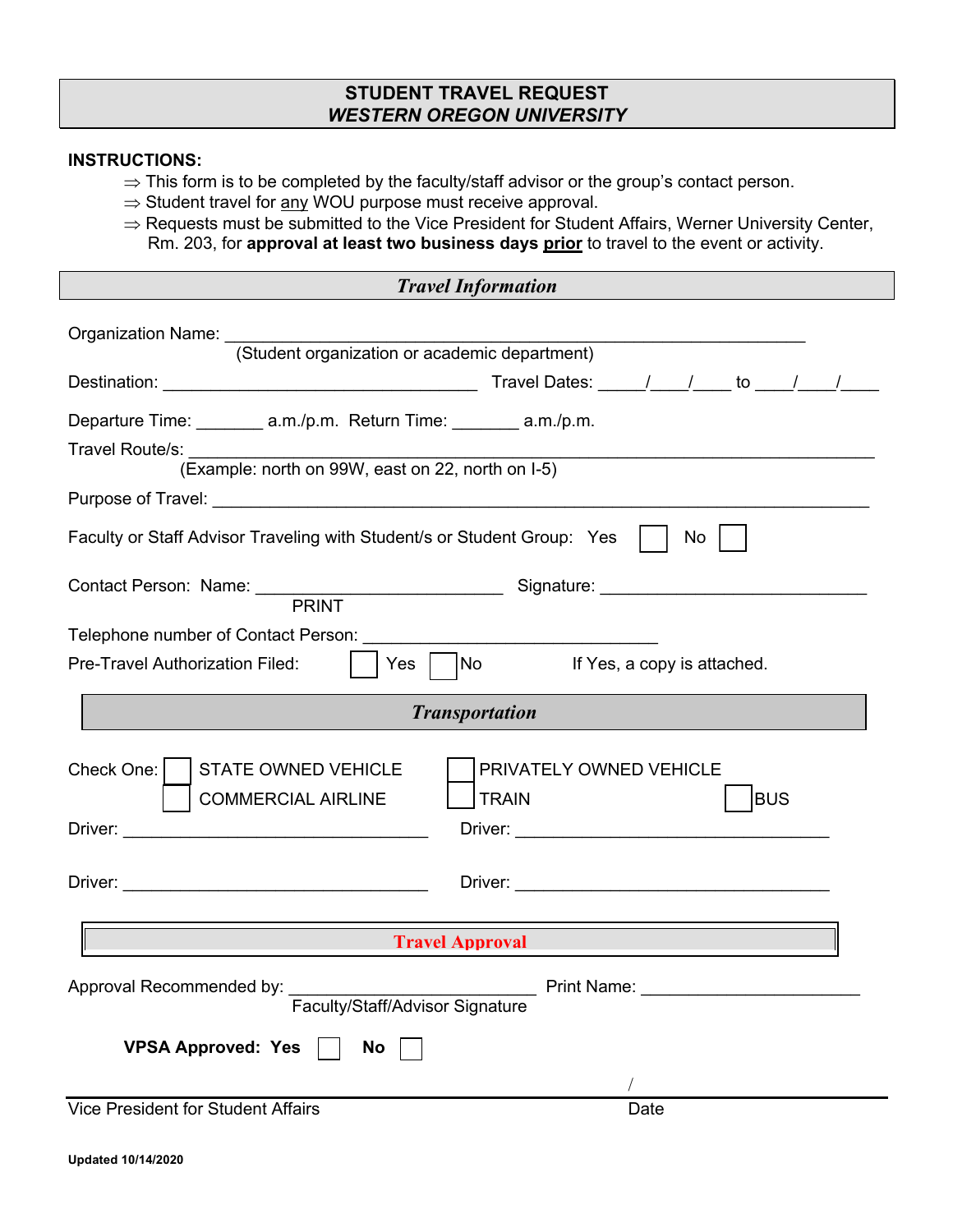## **ON / OFF CAMPUS WESTERN OREGON UNIVERSITY STUDENT LIABILITY WAIVER**

| Western Oregon University will allow students to attend |                | . The activity |
|---------------------------------------------------------|----------------|----------------|
|                                                         | Event          |                |
| will begin<br>a.m./p.m. and end                         | $a.m./p.m.$ on | Date(s)        |
| Location:                                               |                |                |
|                                                         |                |                |

Persons wishing to participate in WOU sponsored activities agree to the following that are applicable to the event.

- I agree to abide by the following rules:
	- Pay a fee of \$ (if applicable) for transportation, lodging, food, etc.;
	- Sign the Emergency Contact Person list prior to the event when traveling to an off-campus event.
	- Follow safety and other instructions provided by the university, and activity coordinators;
	- Share responsibility for my personal safety and not endanger others who are participating in the activity;
	- Operate and use equipment, tools and materials in a proper and safe manner. If my failure to act safely at all times results in injury, I may forfeit my right to participate in the activity at the discretion of the Faculty/Staff Advisor or Contact Person;
	- Immediately report all defective equipment and/or unsafe acts and dangerous conditions to a professor or the person(s) in charge of the event/activity;
	- Operate a State of Oregon motor vehicle only with a WOU authorization obtained in advance.
- **I agree to abide by WOU's policy and standards regarding alcohol and drugs as outlined the WOU Student Travel Policy.**
- I understand that participation in this activity is voluntary and that failure to comply with this waiver or in any way bring discredit to the University or participants will terminate my participation.
- I acknowledge that I have the physical capacity reasonably necessary to engage in the activity described above.
- I acknowledge by attending the activity I am encouraged to have a physical examination in advance and obtain adequate personal health and accident insurance prior to participating in the activity.
- In case of emergency, accident or illness, I give my permission to be treated by a professional medical person and admitted to a hospital if necessary. I agree to be responsible for all medical expenses that are incurred on my behalf.
- The Oregon Tort Claims Act (ORS 30.260 to 30.300) permits Western Oregon University to accept responsibility only for the acts of its officers, employees, and/or agents. Western Oregon University is prohibited from accepting any liability for the acts, omissions and conduct of persons participating in activities. I indemnify, defend and hold harmless the State, Western Oregon University, its officers, agents and employees from all claims, suits or actions of any nature arising out of my participation in the above described activity, other than negligent acts of Western Oregon University, its officers, employees and/or agents.
- I acknowledge that I am participating at my own risk. I understand there is a risk of injury in participating in the following travel, , due to the inherent nature of the activity. By signing below, I acknowledge that I understand this assumption of risk and agree to the conditions listed above.

| <b>Student Name</b> | Signature | Telephone | Date |
|---------------------|-----------|-----------|------|

See Emergency Contact Form for emergency contact person information.

**Updated 03/27/2020**